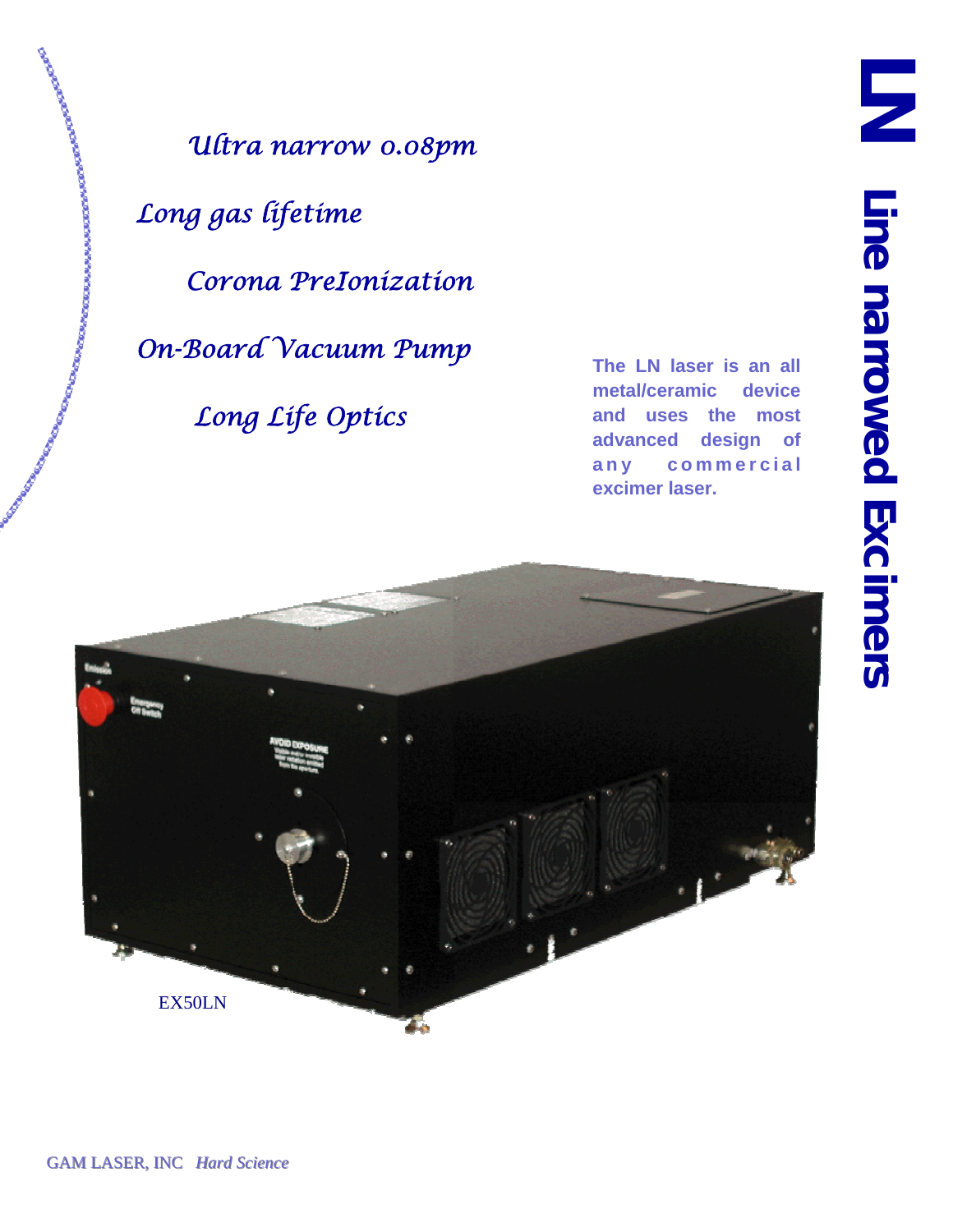## *Tunable Excimer Laser*

Narrow linewidth excimer lasers produce outputs with a spectral bandwidth of less than 1pm. The narrow bandwidth and high spectral intensity is useful in lithography and metrology applications. The coherence length of the laser and the spectral intensity are increased by over a factor of 500 from standard free running excimer lasers. Long coherence length, narrow linewidth lasers can be tuned over a wide wavelength range for applications in fluorescence, Raman spectroscopy, LIDAR and FBG.

#### *Line Narrowing*

A free running excimer laser with a stable, non selective resonator produces a spectral output with a relatively wide bandwidth. For example free running ArF has a bandwidth of approximately 500pm FWHM. The free running spectral output can be greatly narrowed by inserting wavelength dispersive optical elements into the laser cavity. The narrow band output can also be tuned over a region which is typically close to the free running bandwidth of the laser. With both ArF and KrF, linewidths of less than 1pm can be obtained. Narrow band excimer lasers exhibit exceptional coherence properties.

 The EX50LN uses a SUPER INVAR stabilized resonator to give long term stable operation, the EX50LN gives up to 7cm coherence length at 248nm with very high pointing stability, ideal for long coherence length applications such as FBG fabrication. The EX50LN is available in a number of repetition rate models from 250Hz air cooled up to 1000Hz water cooled with up to 10mJ of narrow band energy at 248nm and 6mJ at 193nm. An ultra narrow line tunable system with 0.08pm spectral linewidth is also available.

The laser can be completely controlled from a Windows 9x/2000/XP software package. Software automatically maintains stabilized constant energy output using the internal energy monitor. The software also warns the user if faults occur or if maintenance is required. The laser can operate directly from a PC for remote programming and software upgrades

### *State of the Art Design*

The EX50LN is equipped with all the state of the art technology features of standard GAM Laser products, including corona preionization, total metal/ceramic design and exception static and dynamic gas lifetime. The versatile WindowsTM based application software allows complete control over all laser functions.

The EX50LN includes an internal vacuum pump and halogen filter. There are no external vacuum components required. The table top laser operates from a single cylinder of premix gas. Software controlled gas exchange is accomplished in under 1 minute.

 Narrowband lasers use intra cavity wavelength dispersive elements to line narrow the free running spectral range of excimer lasers. Linewidths of less than 1pm are routinely obtained in table top systems.

A free running excimer laser with a stable resonator produces a spectral output with a relatively wide bandwidth. For example free running ArF has a bandwidth of approximately 500pm FWHM. The spectral output can be greatly narrowed by inserting wavelength dispersive optical elements into the laser cavity . The narrow band output can also be tuned over a region which is typically close to the free running bandwidth of the laser. With both ArF and KrF linewidths of less than 1pm can be obtained. Narrow band excimer lasers exhibit exceptional coherence properties. For FBG applications, Bragg Master Series which produce high spatial and high temporal coherence are recommended.

The EX50LN is available in a number of repetition rate models from 125Hz up to 1000Hz with up to 8mJ of narrow band energy at 248nm and 3mJ at 193nm. Higher energy output is available from an oscillator amplifier line narrowed system which produces up to 100mJ of highly line narrowed 248nm output.

# APPLICATIONS **SPECTROSCOPY**

SEMICONDUCTOR METROLOGY

OPTICAL TESTING